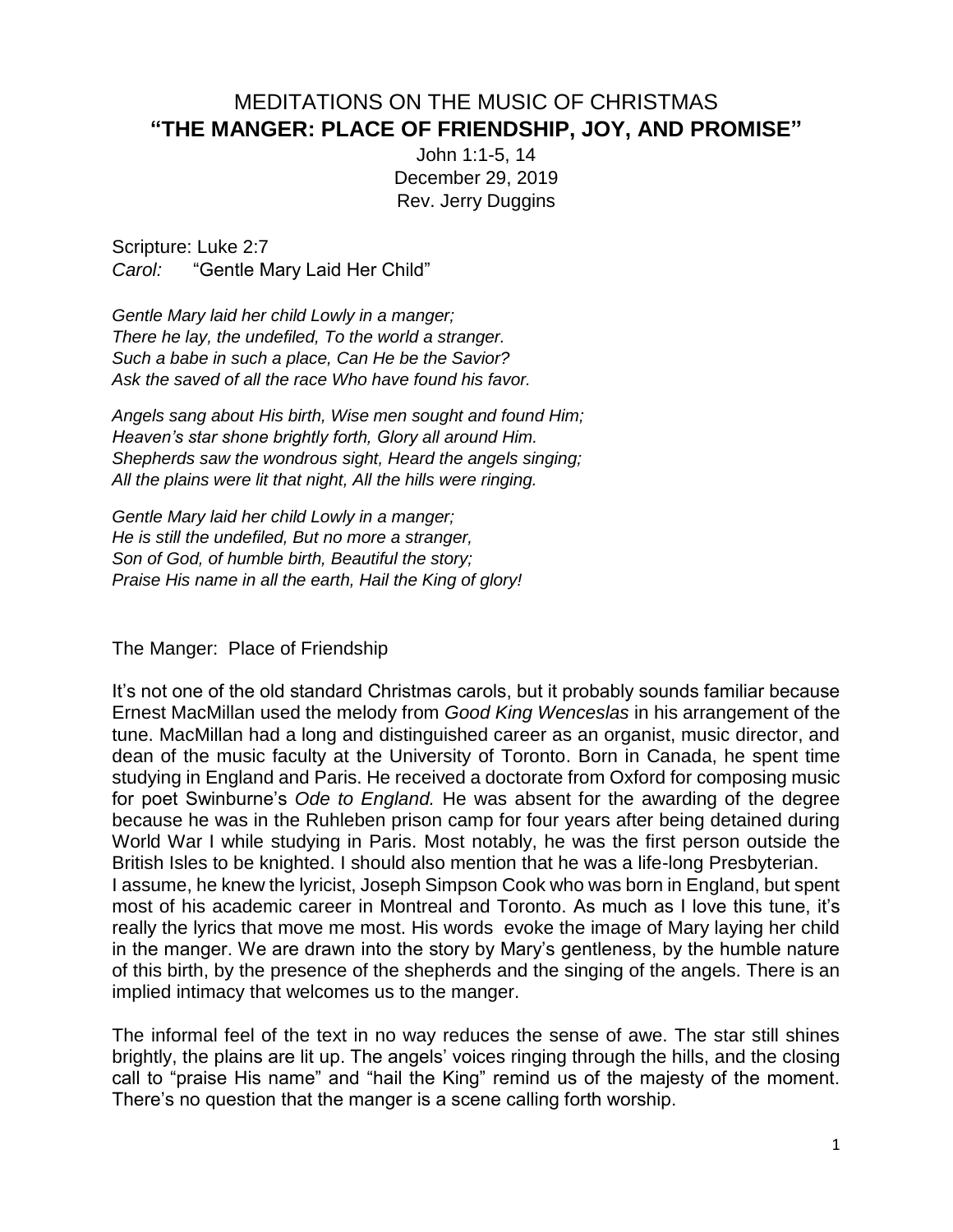But the lines are simple enough to be understood by children and the mood created is warm. The substance of the carol is captured for me in two phrases. Verse one tells us that this child is "to the world a stranger." But the imagery, tone, and words move us to the realization that this child is "no more a stranger." The manger is a place of friendship, a place where we are brought near to God; not to the God who frightens us, but the God who embraces us, the God who becomes one of us, the God who loves us and befriends us.

I could stop there and move to the next carol. I've told you all the important things I think about this Christmas carol which is what we try to do when we do these short reflections on the music of Christmas. But I haven't said why it's important to me, why I love it. Oh, it's there in the thoughts, but we don't sing these carols for the thoughts they evoke. We sing them because they make us feel something.

I don't just hear the words, "no more a stranger," and see this carol as expressing a central part of my theology, that God befriends us. I hear words that move me because I've never been great at making friends. Kindergarten took me two years partly because I had a lot of illness at the time, but probably more because I wasn't learning to socialize more. I hadn't made any friends.

As with many boys, there were certain feelings that it wasn't cool to share. "Intimate" was a word we giggled over at first and later heard as criticism. Feelings, for a while, were an embarrassment, something to be kept inside and suppressed. I assumed that this was just part of my personality, but it's not natural. Human beings are by nature thinkers and feelers. We don't just try to understand our world, we try to connect to it. We are moved by it.

"Gentle Mary laid her child, lowly in a manger," isn't just an abstract expression of God's friendship to us; it is to see in the manger a place where friendship is nurtured and built up. Singing it makes me feel God's friendship and love, especially as I sing it together with my friends in Christ. Look at that last verse again. See if it moves you as well.

*Gentle Mary laid her child Lowly in a manger; He is still the undefiled, But no more a stranger, Son of God, of humble birth, Beautiful the story; Praise His name in all the earth, Hail the King of glory!*

But there is more to the manger than a declaration of friendship. Angels announce news of great joy to the shepherds.

Scripture: Luke 2:10-14

*Carol:* "God Christian Friends, Rejoice"

*Good Christians friends, rejoice With heart, and soul, and voice; Give ye heed to what we say: Jesus Christ is born today; Ox and ass before Him bow, And he is in the manger now. Christ is born today! Christ is born today!*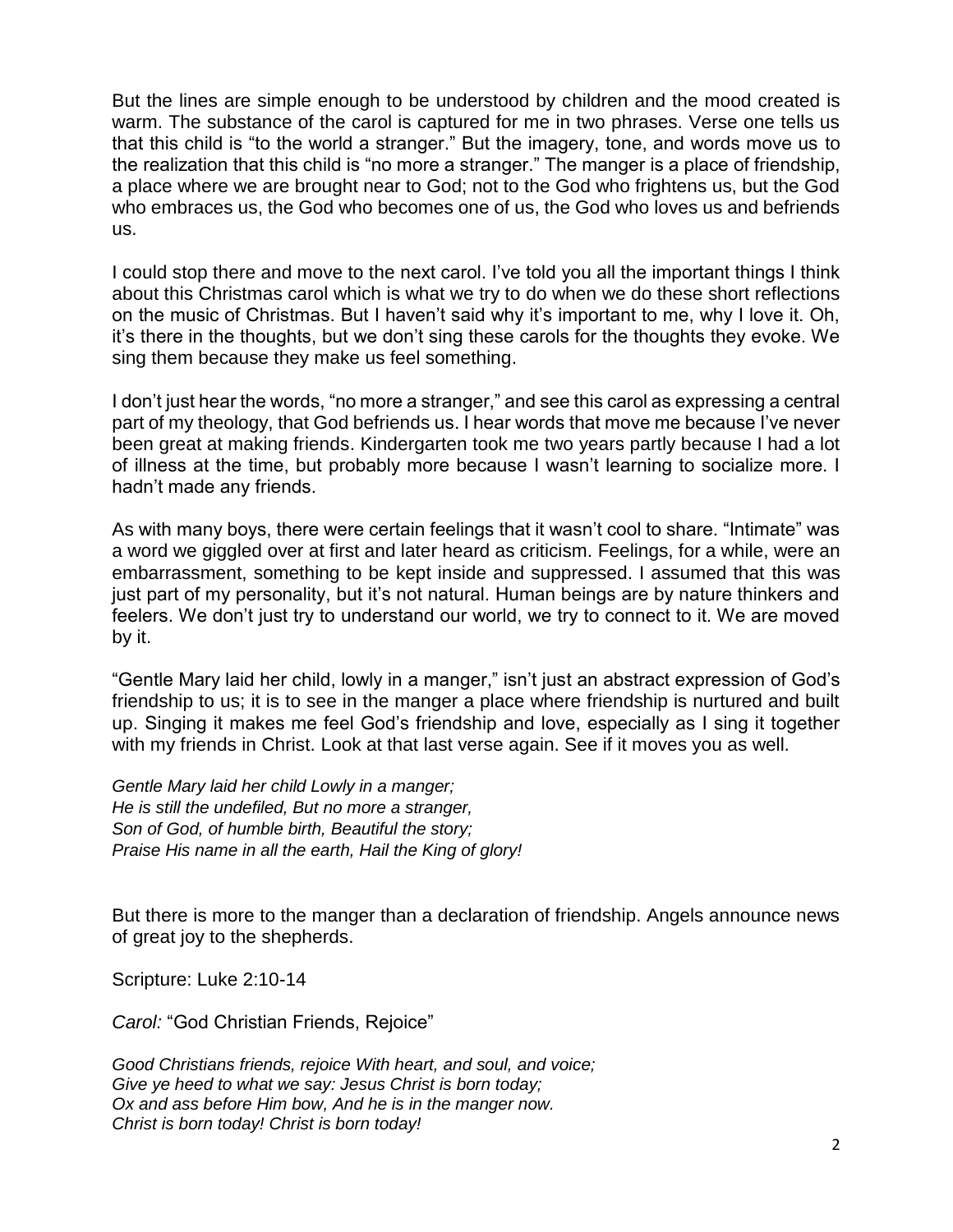*Good Christian friends, rejoice With heart and soul and voice; Now ye hear of endless bliss: Jesus Christ was born for this! He hath opened heaven's door, And we are blest forevermore. Christ was born for this! Christ was born for this!*

*God Christian friends, rejoice With heart, and soul, and voice; Now ye need not fear the grave: Jesus Christ was born to save! Calls you one and calls you all To gain the everlasting hall. Christ was born to save! Christ was born to save!*

The Manger: Place of Joy

This medieval carol dates from the fourteenth century and is sometimes attributed to Peter of Dresden, but its author is really unknown and most scholars believe the carol was written earlier than that. The tune is a German folk tune from the fourteenth century. Of course the original is not in English. John Mason Neale, who lived in the nineteenth century translated this and many of the hymns we sing from medieval times. My source says that he is unsurpassed in maintaining the sense of the original while also creating "a wonderful English poem." If the intent was to convey the immense joy behind the birth of Jesus, then he certainly accomplished his purpose.

The first verse places us at the manger within the stable, the same setting as *Gentle Mary Laid her Child*, but less attention is paid to the details and other characters in the story. Instead, this carol focuses on the experience of joy. Rejoice, we are told, with heart and soul and voice. We are to put our whole selves into celebrating this event. Rejoice… because Jesus Christ is born today.

The Lutherans were the first to replace "Good Christian men" with "God Christian friends," and as you can imagine, I love the change not just because the new language is more inclusive, but also because it says more about the relationship between the carolers. We are friends… rejoice!

Joy is a difficult thing for some people. As with many feelings, its expression is sometimes restricted to certain times and places. As with Eric Liddle in *Chariots of Fire*, I have felt it as "God's pleasure" when I would run in my youth. I experience it today when a favorite food pleases my palate, in the feeling of sunshine after a series of gray days, when I listen to Beethoven's Ninth Symphony. I feel joy in friendships, old and new, in a warm handshake and a heart-felt embrace. I rejoice in love for Janet and for my children.

It is not the same as happiness. It is both deeper and stronger. It can be present even in the midst of great sorrow, fear, and even failure. It is not what comes from a mere intellectual acceptance of a place in heaven based in the sacrifice of Jesus Christ. It is more profound than that. When the carol tells us that "Jesus Christ was born to save," it is not talking about a factual transaction, but the experience of reconnecting us to very presence of God. Joy speaks not just to our status, but to our whole selves.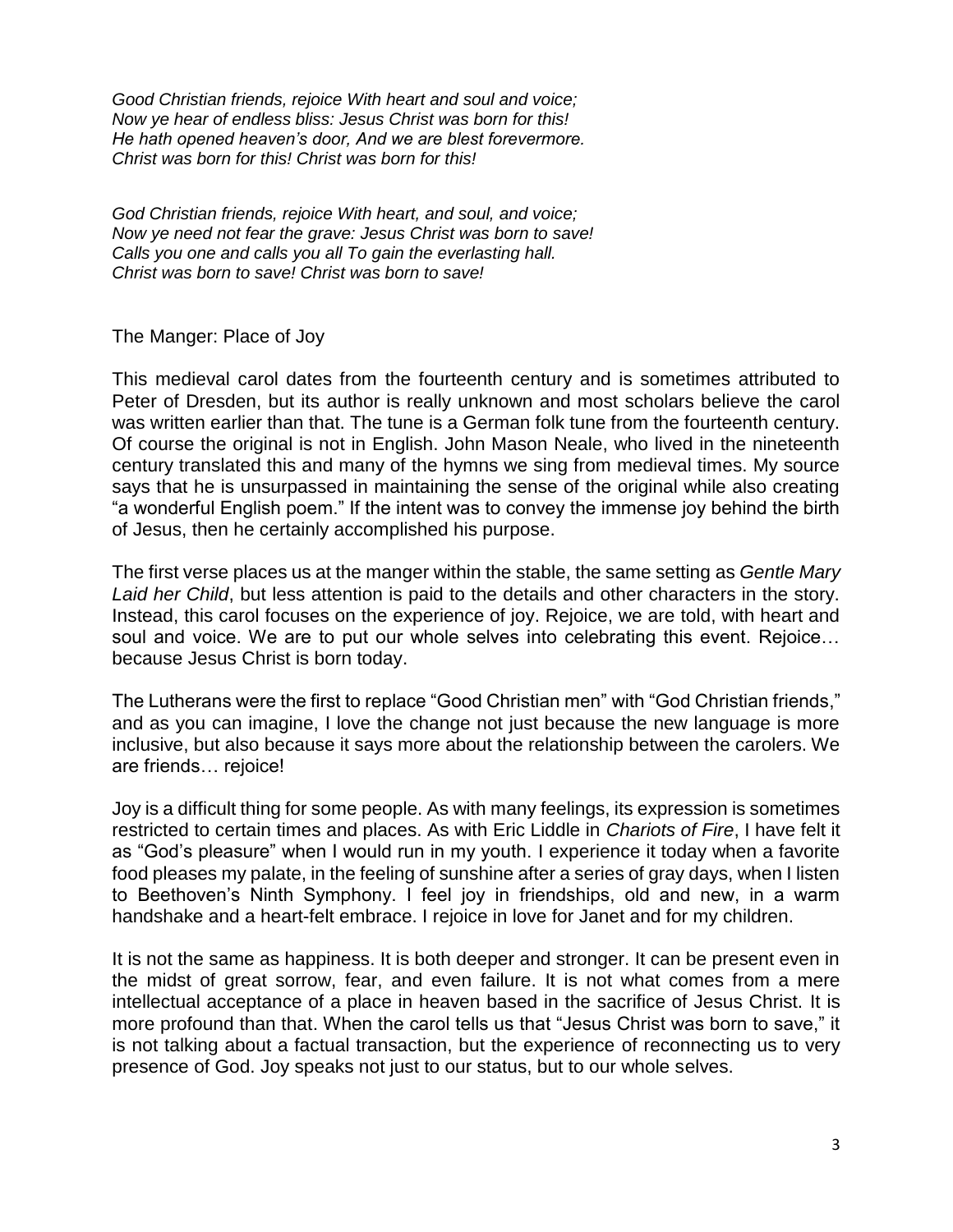The carol tells us that this kind of joy belongs to the birth of Jesus, that the manger is a place of joy. of reconnecting us to very presence of God. Joy speaks not just to our status, but to our whole selves.

The carol tells us that this kind of joy belongs to the birth of Jesus, that the manger is a place of joy. Isaiah, the prophet, suggests that such good news might be something we want to talk about.

Scripture: Isaiah 52:7-10

Carol: "Go, Tell It on the Mountain"

*Go, tell it on the mountain Over the hills and everywhere; Go, tell it on the mountain That Jesus Christ is born!*

 *While shepherds kept their watching O'er silent flocks by night, Behold throughout the heavens There shone a holy light.*

 *The shepherds feared and trembled When lo, above the earth, Rang out the angel chorus That hailed our Savior's birth.*

 *Down in a lowly manger The humble Christ was born, And God sent us salvation That blessed Christmas morn.*

The Manger: Place of Promise

John Wesley Work, II wrote the verses after coming across the refrain based on an African American spiritual. He was well known for his study of spirituals as well as collecting and publishing many of them in anthologies. The tune was arranged by his son and the harmonization composed by Melva Costen who chaired the committee that produced the *Presbyterian Hymnal*.

The carol doesn't explicitly speak of a promise, but spirituals almost always address the future. They are hope expressed in the contact of slavery. The verses capture the scene of Jesus' birth as recorded in Luke and put to music in the previous two carols. It is intimate and joyous. One senses the experience of friendship and joy behind the event. There remains but one thing to do: talk about it! Go, tell it because something amazing has just happened.

We are not inclined to talk about our faith out there. We are a lot shyer than this Christmas carol allows for. But it is not a part of human nature to be silent about events that have moved us greatly. When something impacts us in a profound way, we talk about it. We talk about the teacher who helped us discover our vocation in life, the doctor who guided us through a treatment plan, the hospice chaplain who got us through a parent's death. We talk about the school that educated us, the counselor who saw us through divorce, the person who changed our mind about gay persons. We talk about the major persons and events that shaped our lives. There is little doubt that most of us are able to talk about the things that have deeply moved us.